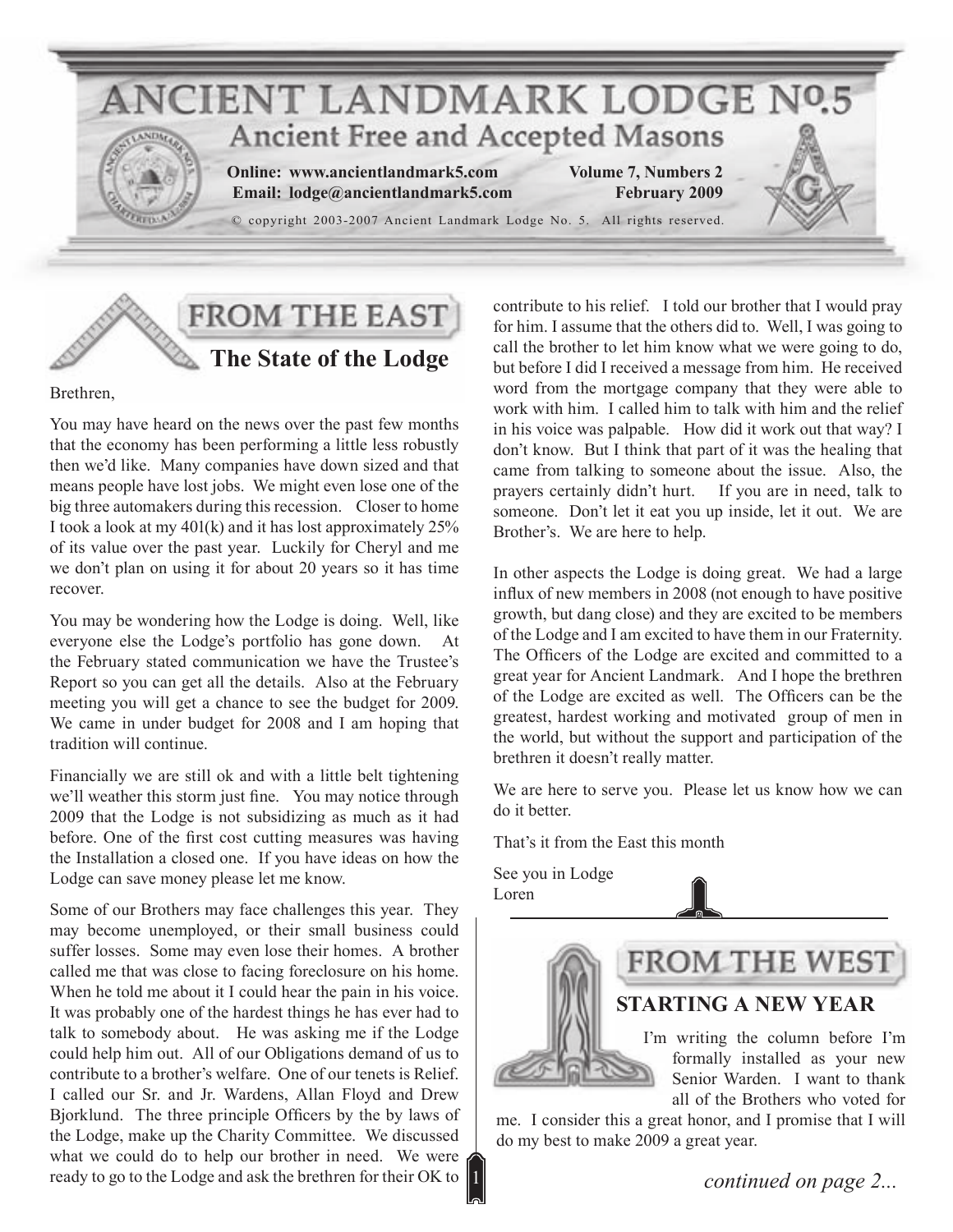#### *From the West...continued from page 2*

We have plans for several social events for the year. The next one up is our Valentine's Dinner to be held on Friday, February 13, at the Lexington Restaurant in St. Paul. We have been there before, and we look forward to being there again. We need your reservations no later than Tuesday, February 10. One change this year will be that you do not need to select your entrée in advance—you can decide that night whether you prefer sirloin steak, chicken marsala, or walleye almondine. The cost is \$35 per person. Please make plans to come to what should be a great evening.

We will be having our usual bunco nights throughout the year, as well as the second installment of our St. Paul Saints baseball outing and our annual BBQ in July. Please remember that these events are also great opportunities to invite men who are not Brothers (along with their families) to meet us and get a taste of the fellowship we all enjoy.

Later in the year will be two special events. Over the Labor Day weekend, we will be visiting our Brothers at Ancient Landmark Lodge #3 in Winnipeg, Canada. Many of you remember the great time we had when they came to the Twin Cities in 2007. Moreover, in November our stated meeting will be at the James Hill House—and this will also be a Ladies' Night. The House will be decorated for the Holidays, and the ladies will be given a tour.

We also plan to have some great LEO presentations during our stated meetings. All in all, 2009 should be a great year.

See you in Lodge!

Allan Floyd Senior Warden

> Published monthly except July and August by Ancient Landmark Lodge No. 5. Non subscription newsletter to members and friends.

> Any article appearing in this publication expresses only the opinion of the writer, and does not reflect the official position of Ancient Landmark Lodge No. 5 or the Grand Lodge of Minnesota.

> Permission to reprint articles appearing in this publication will be granted only on request to the Lodge Secretary. When reprinted, articles should note "Reprinted with permission of Ancient Landmark Lodge No.5 Newsletter, month and year" All articles subject to editing and become the property of Ancient Landmark Lodge No. 5.



## **FROM THE SOUTH**

**Change is Good** Here is to the New Year…

Here we are at the beginning of a new year, full of hope and expectation for change. Let me count (some of) the ways:

- Washington D.C. and the leadership of the American people Wall Street funds and main street banking (anyone remember 2. what an upswing in account values feels like?) 1.
- A hoped for change in our weather (whoa Baby it's 3. cold outside)
- Digital and HD TV is a mandate (does anyone care?) 4.
- Gopher and Viking football to generate winning teams that go the distance (do we need to continue to be the bridesmaid?) 5.
- Insert your own list of changes here… 6.

Changes within our Lodge are happening as well. As of the 8th of January, we will have a new cadre of officers; fortunately, the individuals have moved-up in position, which provides for new blood as well as continuity in our leadership. We say good-bye and thanks to Alan Peterson, for his fine leadership of AL5. It is through his zeal we have grown by leaps and bounds, and I would hazard to say we will have a positive spike in membership for a change. He also championed a Five-Year Plan for AL5, which is to be tweaked each year to be responsive to influences affecting all of us. Fine leadership handed down to those moving up in the line.

While we have a change in our leadership, we would be remiss if we did not try to duplicate, nay, even exceed the gains we made this last year. Everyone has a different story for why they joined, and we should be able to carry that to others who might be looking at joining Masonry. Look to your family members, friends and co-workers. Are they of good repute? Would they benefit our organization? Would we benefit them? (Answer: Of course we would). How is this done? Don't ask them to join – that is not the proper way. Talk up your experience in the Craft (don't give away any secrets!) and what it means to you. Invite them to a dinner meeting to meet the Brothers. In fact, in April the Scottish Rite is having a barbecue to promote Masonry and the Rite. This too would be a venue for them to learn more about our Craft. You will hear more about this later.

Change is good. You are a part of it. Be an ACTIVE part of it. Let's keep the momentum going!

Fraternally yours, Drew C. Bjorklund Junior Warden

2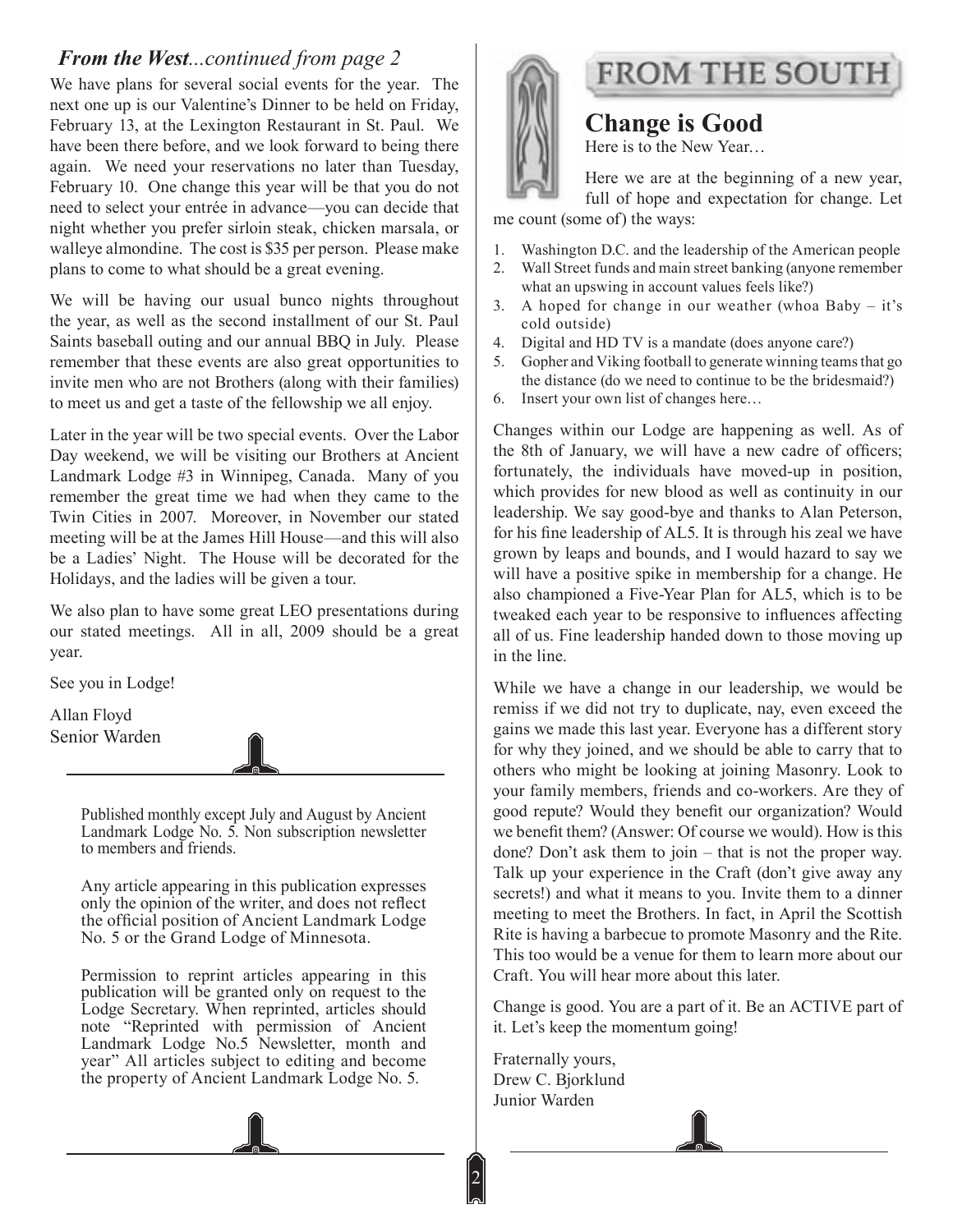Ancient Landmark Lodge #5

Cordially invites you to the

2009 Valentine's Dinner

At



**1096 Grand Avenue St. Paul, MN 55105** Friday February 13, 2009 6:00PM Social Hour and Appetizers 7:00pm Table Service Dinner Menu: Top Sirloin Steak Chicken Marsala Walleye Almondine Cost is \$35.00 per person. Please RSVP to rsvp@ancientlandmark5.com or call the Lodge Secretary at 651-222-2643 by February 10, 2008.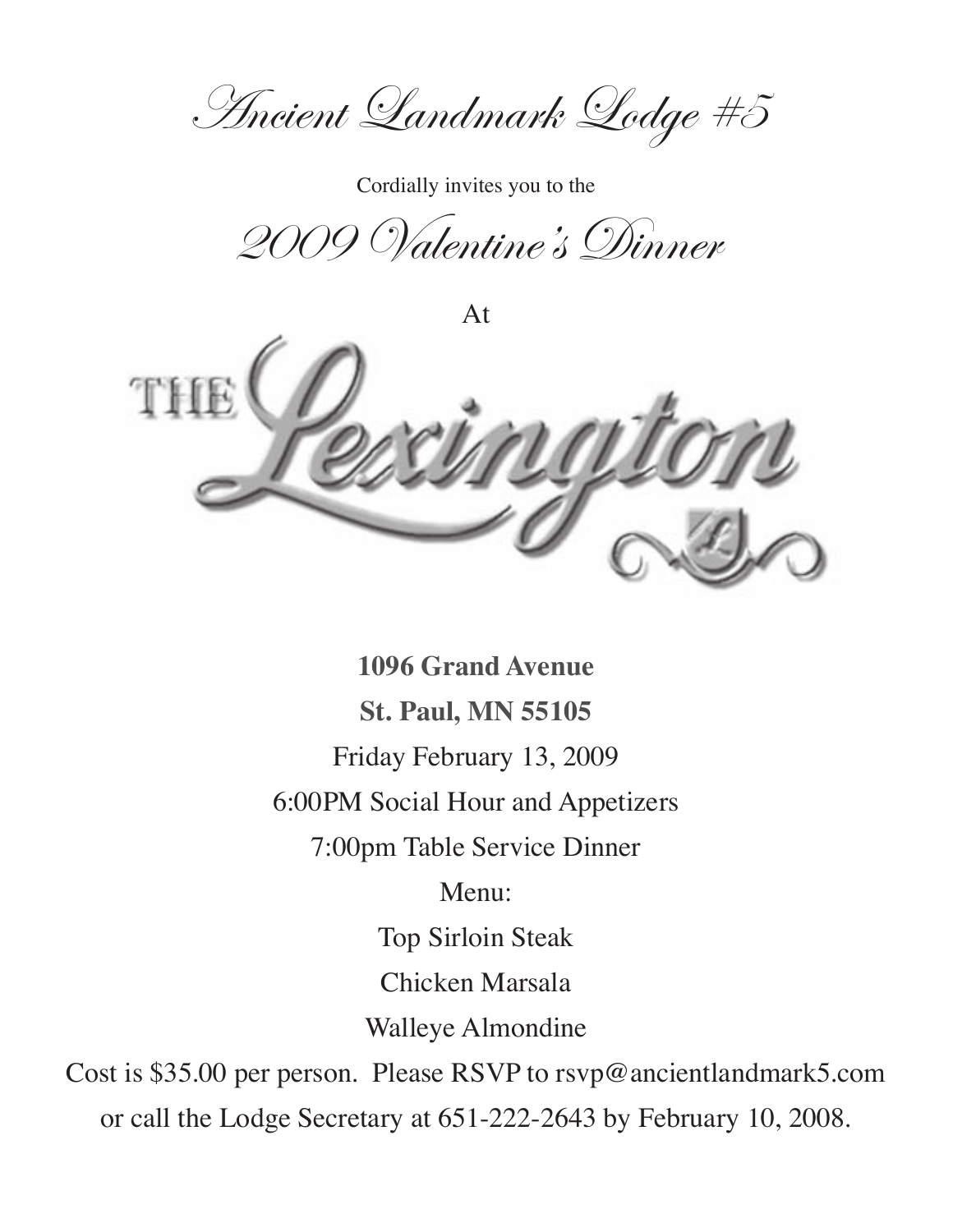

## **DARKNESS TO LIGHT**

Barnes A. Sharitt, Jr. Lodge Educational Officer

During 2009 it is hoped that two purposes may be met by this column. One, that all of our members may be encouraged to seek further light in Masonry, and as individual brothers, deepen our personal search for light. Secondly, it will highlight the search results as seen by members of this lodge by featuring the results of any research that individual brothers wish to contribute. In order to facilitate this objective, this month a column by WB Roger Firestone, a member of our lodge as well as in Virginia is featured. WB Roger is one of the most knowledgeable brothers I know. This article, first printed in the Virginia Masonic Herald, is printed with the permission of Bro. Roger., and was circulated in the 3,5,7 Educational Network of the Grand Lodge of Minnesota.

**LODGE** 

**EDUCATION** 

**OFFICER** 

### **Masonic Philosophy**

By Roger M. Firestone, PM

Originally, as it began in antiquity and continued into early modern times, the term "philosophy" covered all forms of knowledge outside medicine, law, and theology. Somewhat later, it tended to exclude history, literature, and the arts, but still provided a guide to the interpretation of those fields it did not propose to include immediately. Even physics, chemistry, astronomy, and the other sciences, such as they were, were lumped together as "natural philosophy" and taught in departments of that name at universities in the US and other countries well into the 19th century.

Around the beginning of the 20th century, with the increase in general knowledge, the development of specialization in many areas of both the arts and sciences, and the expansion of institutionalized learning, the definition and teaching of philosophy became more restricted in scope. As we understand the term today, philosophy comprises logic, aesthetics, ethics, metaphysics, and epistemology. Moreover, it connotes a method of arriving at new knowledge by speculative means (thinking), rather than empirical methods (observation and experimentation).

Masonic thought, as we see it explicitly in the degrees, notably that of the Fellow Craft, where useful knowledge is particularly emphasized, contains only one discipline usually thought of now as philosophy: Logic. Astronomy is one of those areas considered as natural philosophy, while mathematics (which begins with arithmetic and geometry) is considered as dependent on, but distinct from logic. Masonic philosophy is to be found in the interpretation



of the degrees as well as from the nature of the institution itself, as it evolved in modern times.

We date the modern institution of Freemasonry from the formation of the first Grand Lodge on St. John's Day, 1717, although Lodges engaged in speculative Freemasonry for more than a century prior to that date, based on what sparse records survive. By that year, the start of the Renaissance was some two centuries past, and many areas of learning were far more available than in mediaeval times, when only clergy and nobility had access even to such basic skills as reading and writing.

In 1717, the Protestant Reformation was exactly two hundred years old (in October), yet many of its issues still had to be resolved. Queen Anne, last of the Stuart line to hold the throne, had died in 1714; a Jacobite uprising ("the Fifteen") followed the year after that. But the House of Orange had ratified the Declaration of Right not thirty years before, when the Stuart king, James II, was deposed, and its principles were not to be reversed. Thought and education in England, having become part of the United Kingdom less than a decade earlier, was changing dramatically, paralleling the movement on the continent of Europe known as the Enlightenment.

With very limited records of Freemasonry prior to 1717, we can only hypothesize about what constituted discussions in Masonic Lodges of the early era. We have some idea, thanks to Elias Ashmole's diary, of the kind of man who became an accepted Mason in the 17th century: a gentleman, meaning one who did not work with his hands or in a shopkeeping enterprise, but who owned property (real estate, e.g.) and lived off the income from it, not necessarily a member of the nobility, possibly a clergyman or military officer. Such men had the leisure time for study of history and literature, which largely meant the classics of the Greco-Roman period, along with that of England (e.g., Chaucer, Shakespeare, Malory, and the like). The Greek and Latin classics would include much of foundational philosophy, like the works of Aristotle, the Socratic dialogues recorded by Plato, Marcus Aurelius, and others. These classics were the foundation of Western university education until well into the 19th century.

These, then, are the ingredients poured into the mix that was Freemasonry in its first few years of the modern Grand Lodge period: Classical Greek and Roman philosophy, the

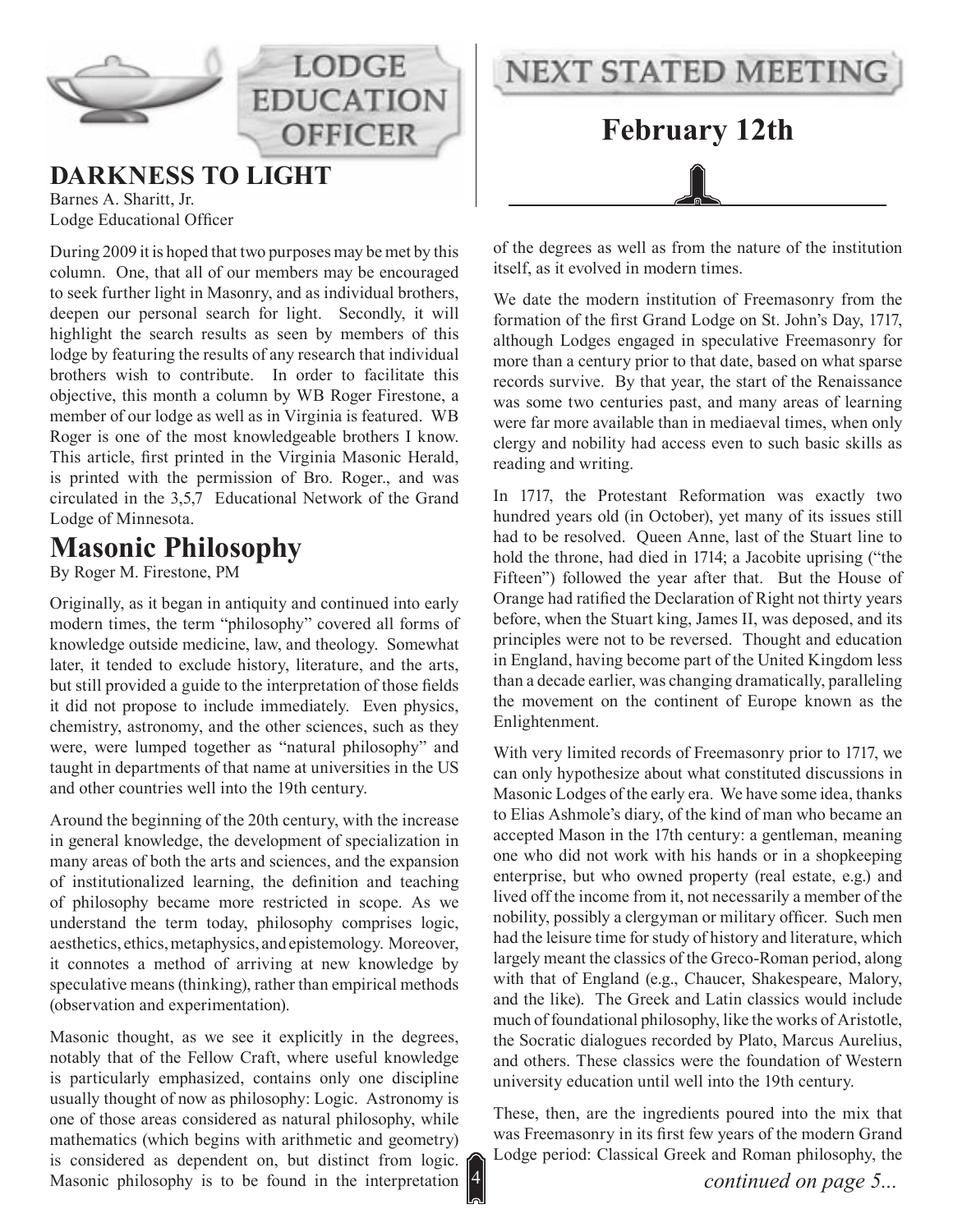#### *LEO...continued from page 4*

still-maturing religious Reformation of Christianity, the recent Declaration of Right, knowledge of the Enlightenment on the Continent, a lengthy literary tradition in English (including the chivalric romances), an English tradition of individual rights beginning half a millennium earlier with the Magna Carta, and political ferment between the monarch and Parliament (as well as change in the House from which the monarch was chosen). To all of that can be added certain ideas peculiar to Freemasonry and derived from the supposed connection between its structure in modern times and the mediaeval operative guilds, which were the notions of labor and building as honorable (in a time when, as noted already, gentlemen did not, for the most part, actually engage in work) and the need for liberty as a prerequisite for contributing most effectively to the advance of the human race.

What resulted was a philosophy that differed from what had been a discipline of intellectual contemplation in ancient times, and, in mediaeval times, something pursued mostly by monastics. For one thing, Freemasonry's philosophy takes as axiomatic certain issues that have been the subject of considerable debate among philosophers from ancient times. Three of these are: Is there a God? Is there life after death? Is there a moral law? No Mason needs instruction on where to find the answer to these questions in our ritual. Further, certain topics are ruled out of Masonic discussions to the extent that they derive from sectarian religion; for example, the nature of life after death is not treated by Masonic ritual, because conflicts among Christian or Jewish resurrection, Muslim paradise, and Hindu or Buddhist reincarnation, not to mention other possibilities considered by individual Masons, cannot be resolved in amity among Brothers.

Remembering that the modern concept of philosophy, as it began to develop in the 18th century, comprised logic, aesthetics, ethics, metaphysics, and epistemology, not all of these would be accessible to most of the men who became Masons, as the fraternity grew explosively then. As just noted, most of the metaphysical questions are either considered settled in the Masonic context or else out of bounds. Logic, which is taught in the FC degree, is not like the other fields, in that it is a tool for thinking clearly, but does not tell us what to think about. Epistemology, or the theory of knowledge, is a difficult subject not likely to be easily explored by the average Mason of any period, including the 1700s.

This leaves aesthetics and ethics. These two have something in common: Both concern evaluation of what is good, the former in the sense of what is good in terms of perception, and the latter in terms of action.

The term "aesthetics" is not mentioned explicitly in the ritual, yet we find several references to the concept of beauty, associated with the Corinthian architectural order,

the role of GMHA in creating the decorations of the temple, the beautiful Indented Tessel, and so on. Rituals of the 2nd degree in other states note that the Creator provided senses like smelling and tasting in such a way that the organ of smell can warn us before we ingest and taste something nauseous; another aspect of aesthetics--teaching us to use all our senses to appreciate the beauty of the world, both natural and man-made.

What most Masons think of when asked to describe Masonic philosophy is what remains: Ethics. Masonry has been described as "practical moral philosophy," treating ethics not as solely some abstract consideration of an ideal world, but requiring the Mason to put ethics to use in his daily life. A very large part of the ethics found in the Masonic degrees is little different from what developed in the West from the classical Greco-Roman philosophers, the Jewish and Christian Scriptures, their interpretations, and the works of their mediaeval students from Aquinas and Augustine onward. The four cardinal virtues taught in the EA degree are neither unique nor novel to Freemasonry, nor are the directives of charity, brotherly love, or fidelity to a trust. How the elements of these ideas became foundations of political philosophy in the Scottish Rite Degrees must be left for another time, however. The charge in installing a Master to be "a good man and true, and strictly to obey the moral law" applies to us all, and embraces practical ethics in a single sentence.

The one unique and profound element of 18th century Masonic ethics is the notion of religious toleration. The Reformation had not embraced any such idea: Martin Luther penned numerous anti-Semitic tracts, and in Britain, the established Church had little tolerance for Dissenters. Quakers and Methodists, for example, labored under restrictions nearly as stringent as those on Jews. Yet we read in the Old Charges of obligating the Brethren only to "that religion on which all men agree." Not to mention that, while atheists or agnostics might not be admitted to the Lodge, there was no brief in Masonry to persecute them either. This was a dramatic departure from all of preceding history and one of the greatest contributions Masonry made to human progress by spreading this philosophical doctrine.

The struggle continues today, even within Masonry, as some Brothers fail to understand this vital part of Masonic philosophy and live up to what is made clear in the degrees, as well as in Scripture: "Thou shalt not hate thy brother in thy heart, but thou shalt love thy neighbor as thyself." To use a difference of opinion in how the Creator is to be worshipped as justification for hatred and bloodlust is a most grievous offense against Him and the worst form of blasphemy. What could be simpler to understand than a philosophy of "Do good unto all; recommend it more especially to the household of the faithful." Such a Masonic philosophy is within the reach of every Brother.